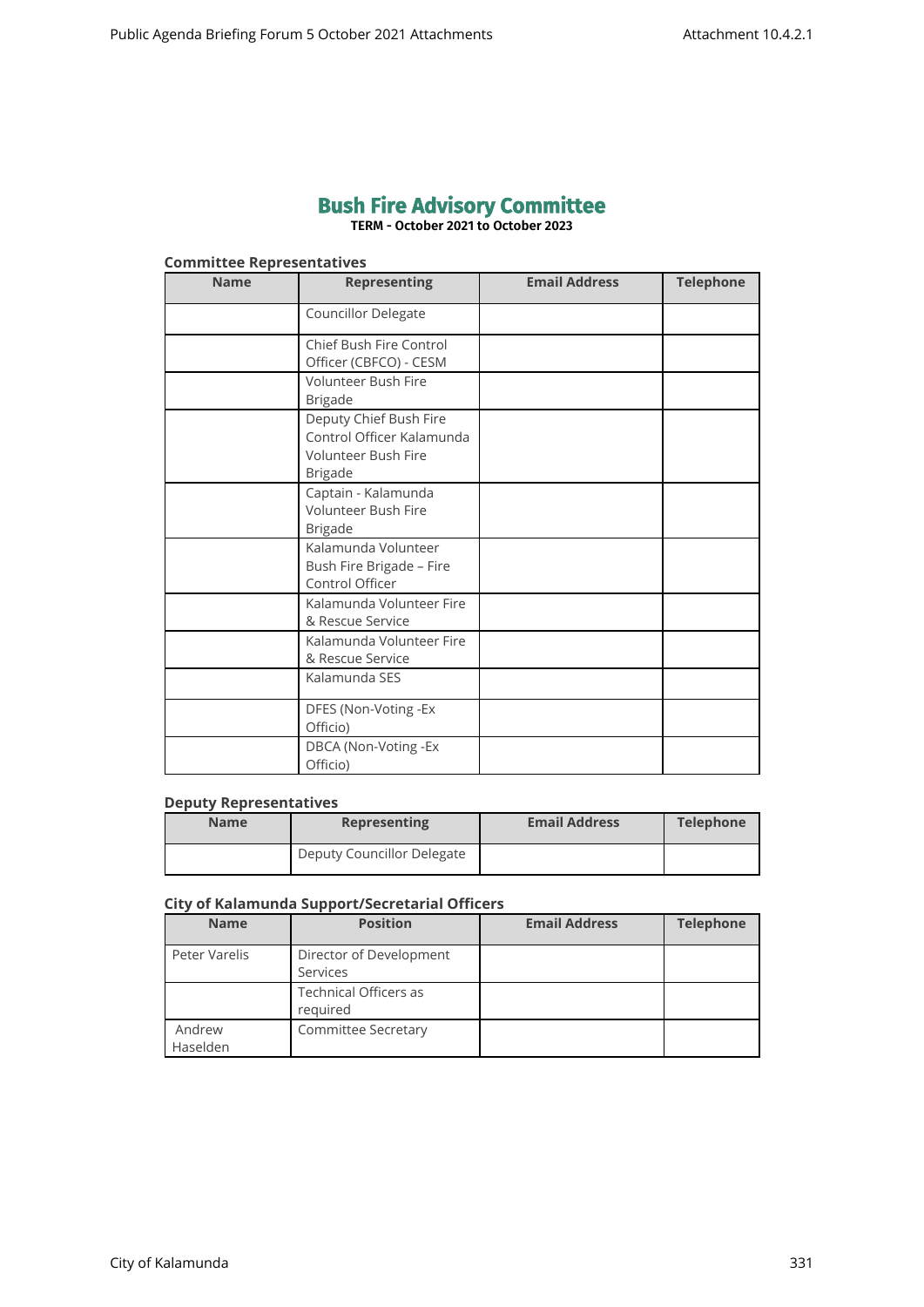# **BUSH FIRE ADVISORY COMMITTEE**

**Terms of Reference September 2021**

### **1. Name**

The name of the Committee shall be the *Bush Fire Advisory Committee (BFAC).*

#### **2. Purpose**

To advise and make recommendations to Council on matters related to effective bush fire risk and emergency management.

#### **3. Objectives**

To consider and advise Council with regard to:

- a. All matters relating to the *Bush Fires Act 1954*.
- b. The financial affairs of the Bush Fire Brigade not covered by the Local Government Grants Scheme.
- c. The general management of the affairs of the Bush Fire Brigade.
- d. Provide advice and submissions on needs.
- e. Oversee the implementation of the policies, to assist in the development and maintenance of an appropriate emergency management and bush fire capability.
- f. Preventing, controlling and extinguishing of bush fires.
- g. The planning of the layout of fire-breaks in the district.
- h. Prosecutions for breaches of the *Bush Fire Act 1954*.
- i. The formation of bush fire brigades and the grouping thereof under group brigade officers.
- j. The ensuring of co-operation and co-ordination of bush fire brigades in their efforts and activities.
- k. Any other matter relating to bush fire control whether of the same kind, as, or a different kind from, those specified.
- l. Carrying out other functions assigned to the committee by Council.

# **4. Legislative Framework**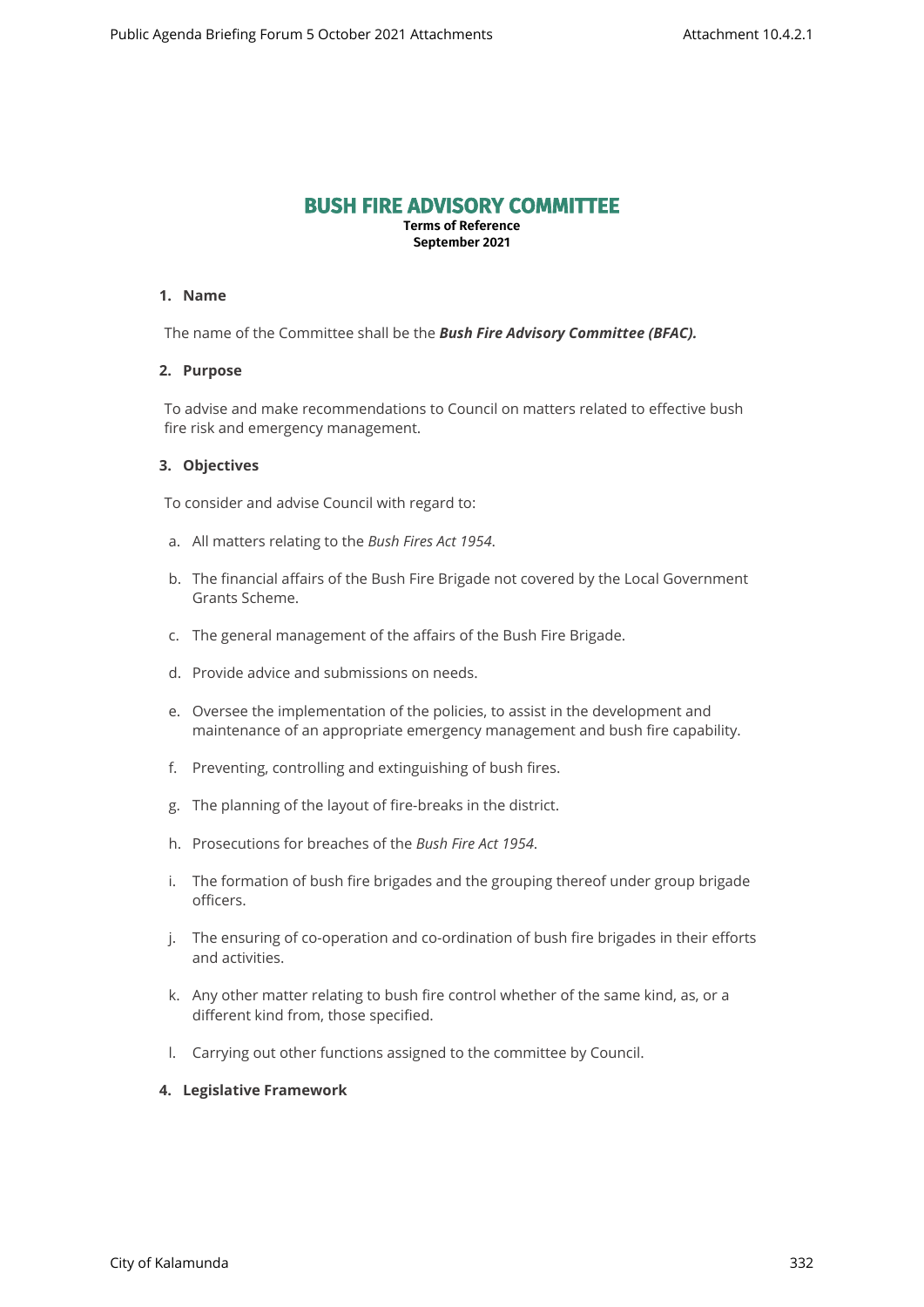Council established the Bush Fire Advisory Committee under s5.8 of the Local Government Act 1995 and is a committee for such purpose as defined under s67 of the Bushfire Act 1954.

# **5. Councils Strategic Alignment**

*Kalamunda Advancing Strategic Community Plan to 2027*  OBJECTIVE 1.2 - To provide safe and healthy environments for community to enjoy.

OBJECTIVE 4.2 – To proactively engage and partner for the benefit of the community.

# **6. Membership**

# **a) No. of Members**

A total membership of up to nine full members comprising: -

- i. One Councillor
- ii. Chief Bush Fire Control Officer
- iii. Deputy Chief Bush Fire Control Officer as appointed from time to time by the Council
- iv. Two members nominated by the Kalamunda Volunteer Bush Fire Brigade
- v. Two members nominated by the Kalamunda Volunteer Fire & Rescue Service

# **b) Ex-Officio Members**

Ex-Officio Members may be called from the following agencies:

- i. Member nominated by the Department of Fire and Emergency Services
- ii. Member nominated by the Department of Biodiversity, Conservation and Attractions
- iii. Member nominated by the State Emergency Service
- iv. Another member nominated by the Committee

# **c) Deputy Members**

Each committee shall have an appointed Deputy Councillors who is to attend meetings in the absence of the appointed Councillor.

# **d) City Appointed Representatives**

The Committee will also include City appointed representatives to provide support and are without voting rights:

- i. Manager Environmental Health and Community Safety.
- ii. Other officers as required from time to time

# **e) Term of Appointment**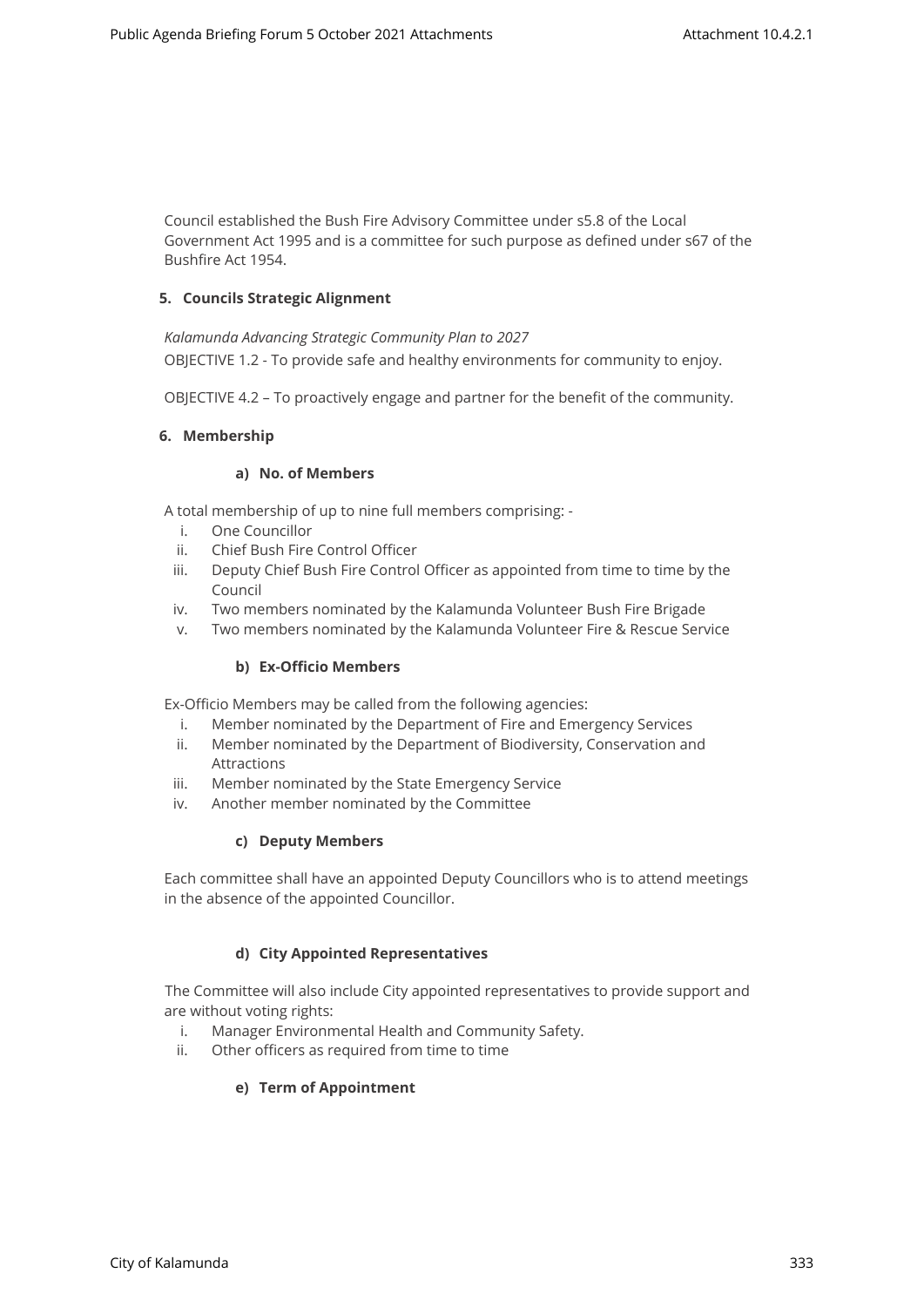Appointment is for up to two years and members are eligible for re-appointment following the Council Ordinary Election.

#### **f) Resignation or Termination of Membership**

- i. Membership will be reviewed should a member miss three consecutive meetings without approved leave of absence and the Committee may choose to recommend to Council that the member is removed.
- ii. A committee member may resign from membership of the committee by giving the Chief Executive Officer or the committee's presiding member written notice of the resignation.

#### **g) Observers**

A request to attend a meeting as an observer will be approved at the discretion of the Presiding Member and the CEO.

Requests to attend as an observer should be provided to the CEO no less than two full working days prior to the meeting.

Observers:

- i. will not participate in the business of the committee.
- ii. will not be present when items of confidentiality are presented or discussed by the committee.

#### **7. Perth South District Operations Advisory Committee**

- a. The City of Kalamunda shall be a member of the Perth South District Operations Advisory Committee pursuant to the powers conferred under Section 68 of the *Bush Fires Act 1954.*
- b. Membership of the Committee shall consist of two delegates from the local authority, one of which will be its Chief Bush Fire Control Officer and the other a Deputy Bush Fire Control Officer. Each member of the Committee shall have a deputy member.
- c. Meetings are to be held as prescribed by the Chairman of the Perth South Region District Operations Advisory Committee and not less than once a year.

# **8. Election of Presiding Member and Deputy Presiding Member**

The election of the Presiding Member and Deputy Presiding Member will be conducted in accordance with the provisions of the *Local Government Act 1995*.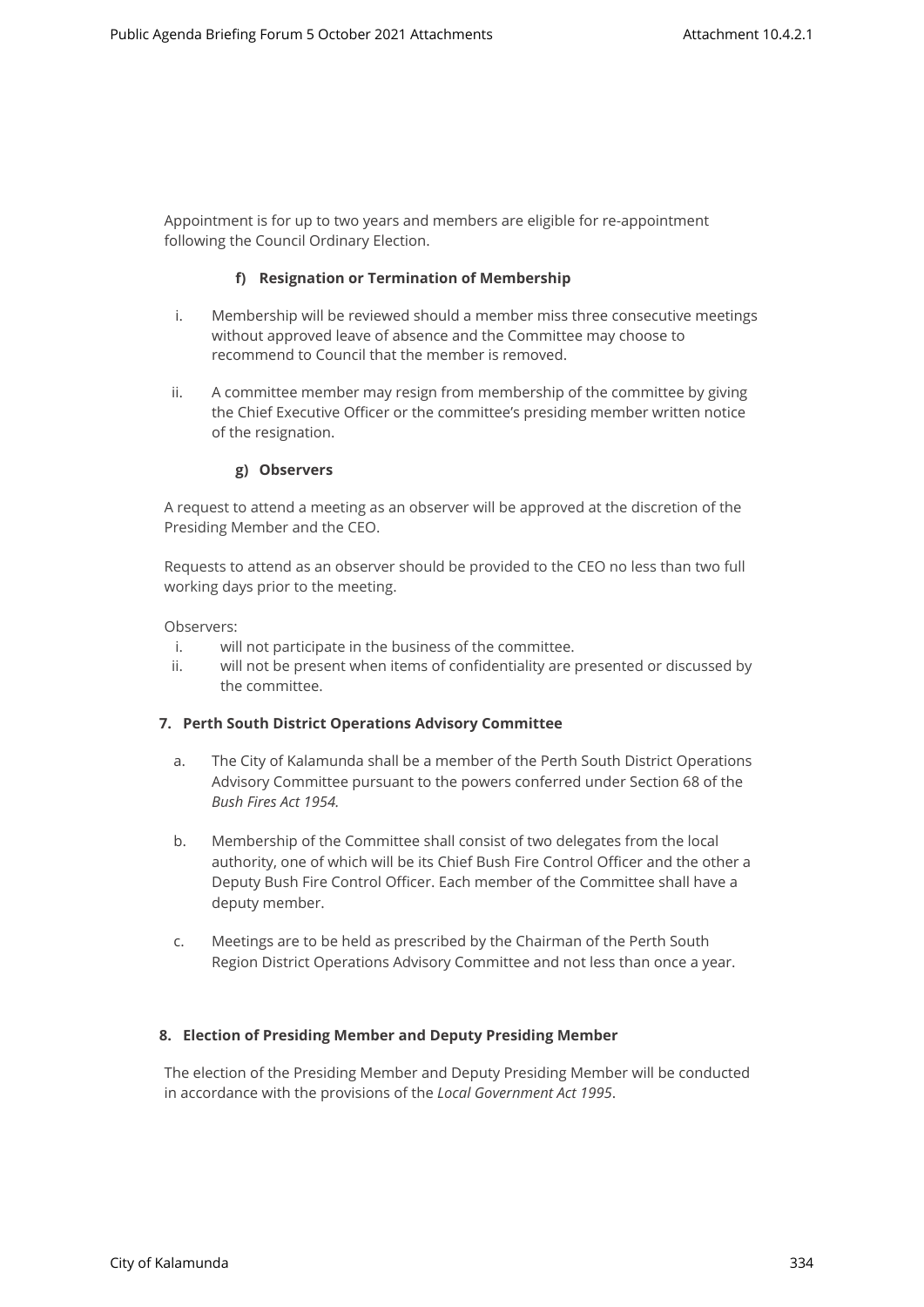## **9. Meetings**

#### **a) Conduct of Meetings**

All meetings will be conducted in accordance with the provisions of the Local Government Act 1995 and the City's Standing Orders Local Law and the City of Kalamunda Code of Conduct.

## **b) Inductions**

All Members will be required to attend an induction which will be held prior to the first meeting of a committee following a Council election.

#### **c) Scheduling of Ordinary Meetings**

The Committee will hold its ordinary meetings in the months of March, July (incorporating the Annual General Meeting) and October each year.

#### **d) Special or Extra Meetings and Working Groups**

The Committee may convene special meetings or working groups, under the following circumstances: -

- i. The presiding member of the Committee
- ii. By written notice to all Committee members, at least four members of the Committee must sign the notice and give a minimum of at least seven (7) days notice and state the purpose of the meeting.
- iii. By the Council.

# **e) Time and Venue**

The time and venue of meetings will be determined by the Presiding Member or the Council having due regard to the general convenience of the Committee members.

# **f) Quorum**

A quorum shall consist of at least one half of the appointed members.

# **g) Disclosure of Interests**

All Committee Members are required to disclose any financial, proximity or impartiality interests they may have in any matter to be discussed at the meeting.

#### **h) Voting**

Each appointed member present shall have one (1) vote. In the event of a tied vote, the Presiding Member is to cast a second vote.